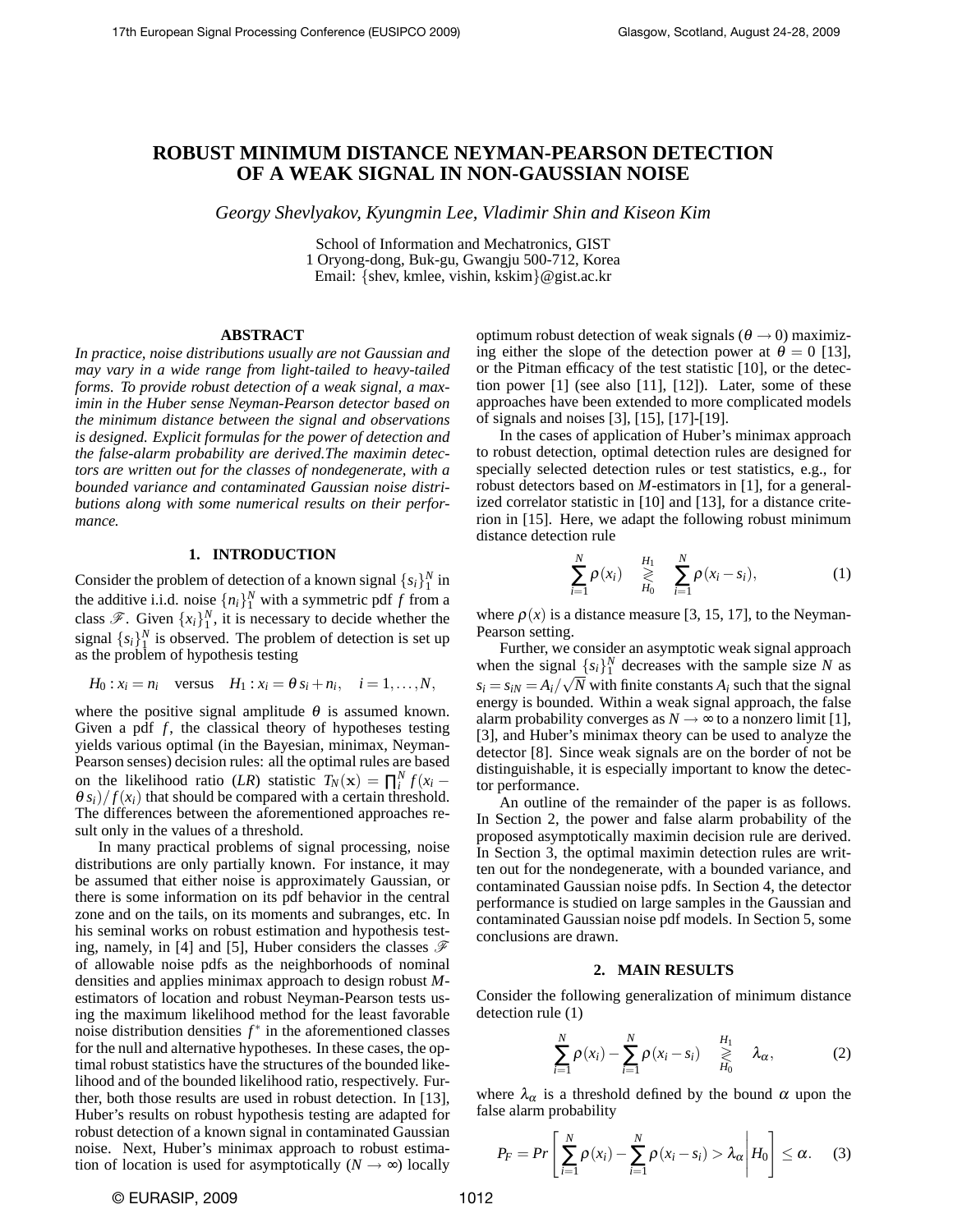To formulate further results, we introduce the derivative of a loss function  $\psi = \rho'$  called a score function, belonging to a certain class Ψ.

Assume the following conditions of regularity imposed on a signal  ${s_i}_1^N$ , densities *f*, and score functions  $\psi$ :

(*A*1) The signal  ${s_i}_1^N$  is weak in the sense that its amplitudes form the decreasing with *N* sequences  $s_i = A_i / \sqrt{N}$  with the finite constants  $A_i$ ,  $i = 1, ..., N$  such that the signal energy

is finite: 
$$
\lim_{N \to \infty} \sum_{i=1}^{N} s_i^2 = \lim_{N \to \infty} \frac{1}{N} \sum_{i=1}^{N} A_i^2 = \mathscr{E} < \infty.
$$

- (*A*2) *f* is symmetric and unimodal.
- (*A*3) *f* and  $\psi$  are continuously differentiable on  $(0, \infty)$ .

$$
(A4) \ \ 0 < I(f) = \int_{-\infty}^{\infty} [f'(x)/f(x)]^2 f(x) \, dx < \infty. \tag{A5} \ \ E_f \, \psi = \int_{-\infty}^{\infty} \psi(x) f(x) \, dx = 0.
$$

$$
(A6)\ \ E_f\,\psi^2=\int_{-\infty}^\infty\psi^2(x)f(x)\,dx<\infty.
$$

$$
(A7) \quad 0 < E_f \, \psi' = \int_{-\infty}^{\infty} \psi'(x) f(x) \, dx < \infty.
$$

Now we briefly comment on these conditions. In the literature, the conditions imposed on pdfs and score functions take different forms depending on the pursued goals: in general, one may strengthen the conditions on pdfs and weaken those on score functions, and vice versa (various suggestions can be found in [2], [4] - [7]). In this paper, we use a balanced set of conditions partially following [7].

The first condition (*A*1), as aforementioned, is a traditional requirement used in an asymptotic weak signal approach [3], [11]. The condition (*A*2) is restrictive but necessary for Huber's minimax theory [4].

The condition (*A*3) differs from common conditions of this kind (for example, see  $[2]$ , pp. 125-127;  $[4]$ , p. 78, where the smoothness of pdfs is required in  $\mathbb{R}$ ) allowing a noise pdf to have a discontinuity of its derivative at the center of symmetry, e.g., like the Laplace pdf, and thus widening the class of admissible densities.

The conditions (*A*4) - (*A*7) requiring the existence of the Fisher information  $I(f)$  and other integrals are commonly used for the proofs of consistency and asymptotic normality of *M*-estimators in robust statistics [2], [4].

The following result is basic for all further constructions.

*Lemma 1:* Given  $\{s_i\}_1^N$ , *f* and  $\psi$  satisfying conditions (*A*1) - (*A*3), (*A*5) - (*A*7), the detector power for the rule (2) takes the following form as  $N \rightarrow \infty$ :

$$
P_D(\boldsymbol{\psi}, f) = 1 - \Phi\left(\Phi^{-1}(1-\alpha) - \left[\mathscr{E}/V(\boldsymbol{\psi}, f)\right]^{1/2}\right), \quad (4)
$$

where  $\Phi(z) = (2\pi)^{-1/2} \int_{-\infty}^{z} \exp(-t^2/2) dt$  is the standard Gaussian CDF and  $N^{-1}V(\psi, f)$  is the asymptotic variance of Huber's *M*-estimators of location [4] with  $V(\psi, f) =$  $E_f \psi^2 / (E_f \psi')^2$ .

The threshold value  $\lambda_{\alpha} = \lambda_{\alpha}(\psi, f)$  is given by

$$
\lambda_{\alpha}(\psi, f) = \Phi^{-1}(1 - \alpha) \left( \mathcal{E} E_f \, \psi^2 \right)^{1/2} - 0.5 \, \mathcal{E} E_f \, \psi' \,. \tag{5}
$$

*The sketch of proof:* The derivation of formula (4) is based on the Taylor expansion of the left-hand part of (2) and it is similar to the techniques used for derivation of the asymptotic variance for *M*-estimators in [4]; some examples of the application of those techniques to detection problems can be found in [12]. Using the same techniques, it can be shown that the false alarm probability (3) is given by the following expression

$$
P_F = 1 - \Phi\left(\left(\lambda_\alpha + 0.5 \mathscr{E} E_f \psi'\right) / \left(\mathscr{E} E_f \psi^2\right)^{1/2}\right), \quad (6)
$$

equating which to  $\alpha$ , we get the threshold value (5).

The result of Lemma 1 will be sensible if the power  $P_D$ tends to unit with the increasing energy  $\mathscr E$ . From (4) it follows that this holds when  $\Phi^{-1}(1-\alpha) - [\mathscr{E}/V(\psi, f)]^{1/2} < 0$ or when

$$
\alpha > \underline{\alpha}(\psi, f) = 1 - \Phi\left(\sqrt{\mathscr{E}/V(\psi, f)}\right). \tag{7}
$$

From the Taylor expansion of the left-hand part of (2) it immediately follows that inequality (7) implies the consistency of detection, i.e.,  $\lim_{N \to \infty} P_D = 1$ .

The consistency condition (7) means that there should be a lower bound  $\alpha$  on the false alarm probability (similar bounds also arise in other settings [1], [10]). Evidently, the greater energy, the lower the required minimum of the false alarm probability.

The Neyman-Pearson setting requires maximizing the detection power  $P_D$  under the bounded false alarm probability  $P_F \leq \alpha$ ; apparently, it can be achieved by choosing the maximum likelihood loss function  $\rho(x) = \rho_{ML}(x)$  $-\log f(x)$  with the corresponding score function  $\psi(x) =$  $\psi_{ML}(x) = -f'(x)/f(x)$  in detection rule (2).

*Theorem 1:* Given pdf *f*, the Neyman-Pearson detection rule is provided by (2) with  $\rho_{ML}(x) = -\log f(x)$  and  $\lambda_{\alpha}$ defined by (5) with  $\psi_{ML}(x) = -f'(x)/f(x)$ . The corresponding detection power is given by

$$
P_D(f) = 1 - \Phi\left(\Phi^{-1}(1-\alpha) - \left[\mathscr{E}I(f)\right]^{1/2}\right).
$$

*Proof:* Since the asymptotic variance  $V(\psi, f)$  attains its lower Cramér-Rao boundary at the maximum likelihood score function  $V_{min} = V(\psi_{ML}, f) = 1/I(f)$ , the required result directly follows from (4).

Now we are in position to consider the minimax setting when pdf *f* is not known: we return to the initial assumption that it belongs to a certain convex class  $\mathscr F$  of distribution densities. From (4) it follows that the maximin problem with respect to the detection power  $P_D(\psi, f)$  is equivalent to the Huber minimax problem with respect to the asymptotic variance  $V(\psi, f)$  of *M*-estimators:

$$
\max_{\psi \in \Psi} \min_{f \in \mathscr{F}} P_D(\psi, f) \iff \min_{\psi \in \Psi} \max_{f \in \mathscr{F}} V(\psi, f).
$$

*Theorem 2:* Under the conditions  $(A1) - (A7)$ , the maximin Neyman-Pearson detection rule is given by (2) with the maximum likelihood choice of the loss function  $\rho^*$  for the least favorable density *f* <sup>∗</sup> minimizing Fisher information for location

$$
\rho^*(x) = -\log f^*(x), \quad f^* = \arg\min_{f \in \mathcal{F}} I(f).
$$

The threshold is defined by (5) with  $\psi = \psi^*$  and  $f = f^*$ . Further, the maximin solution  $(\psi^*, f^*)$  provides the guaranteed lower bound on the power

$$
P_D(\psi^*, f) \ge P_D(\psi^*, f^*)
$$
  
= 1 -  $\Phi\left(\Phi^{-1}(1-\alpha) - [\mathscr{E}I(f^*)]^{1/2}\right)$  (8)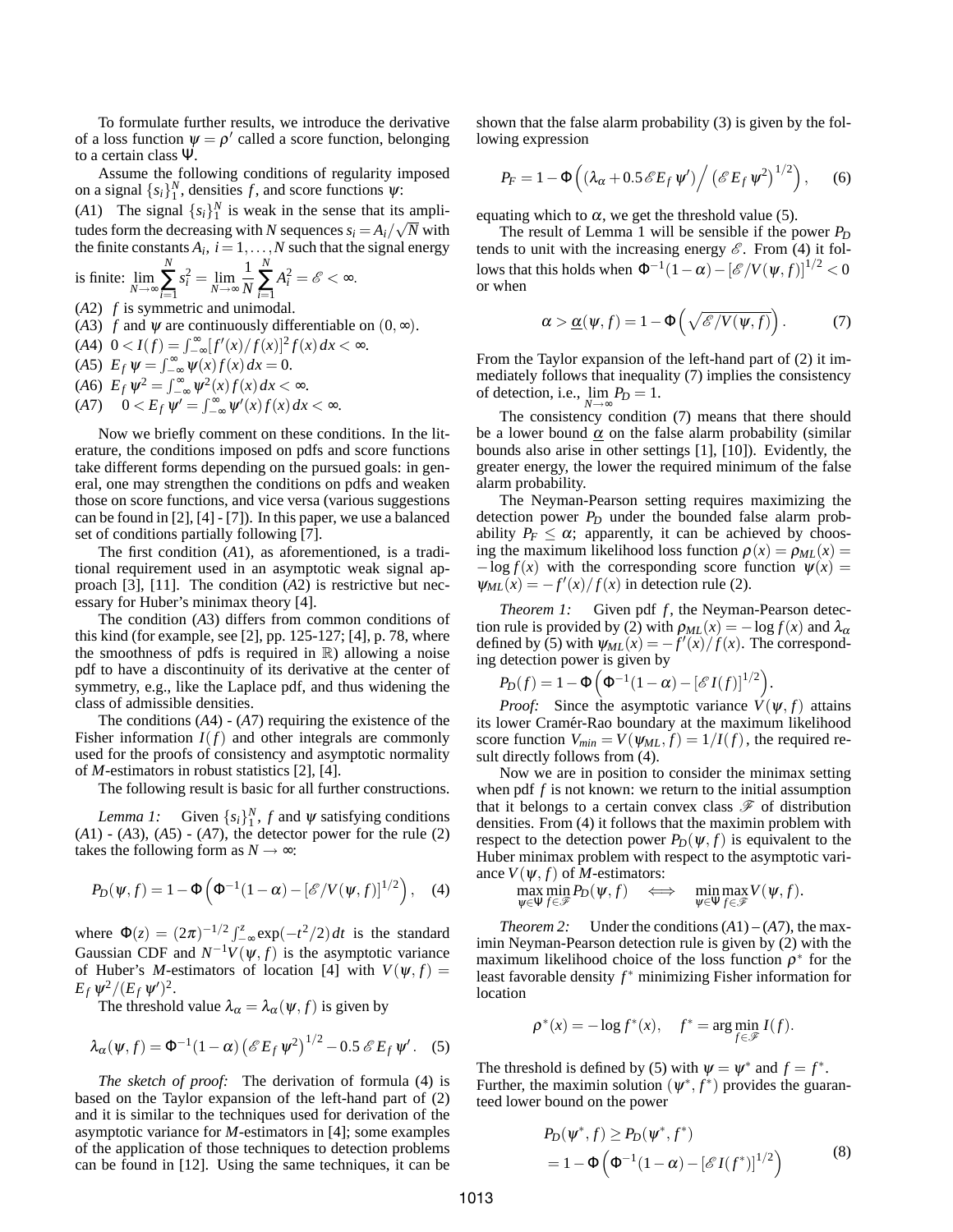under the bounded false alarm probability  $P_F(\psi^*, f) \leq \alpha$  for all  $f \in \mathcal{F}$  and for  $\alpha$  satisfying the consistency condition  $\alpha > \alpha^* = 1 - \Phi\left(\sqrt{\mathscr{E}I(f^*)}\right).$ 

*Proof:* The first assertion directly follows from the saddle-point property

$$
V(\psi^*, f) \le V(\psi^*, f^*) \le V(\psi, f^*)
$$
 (9)

(see [4], Theorem 2). Since *P<sup>D</sup>* depends on the score function  $\psi$  and pdf *f* only through the  $V(\psi, f)$ , we obtain formula (8) for the lower bound  $P_D(\psi^*, f^*)$  on the power.

Next we check whether the inequality  $P_F(\psi^*, f) \leq \alpha$ holds for all pdfs  $f$  in class  $\mathscr F$ . Using formula (6) and substituting the threshold  $\lambda_{\alpha}^{*}$  defined by (5) for  $\lambda_{\alpha}$  into the both parts of this inequality, we rewrite the latter in the following form

$$
E_{f^*} \psi^{*2} \left( \Phi^{-1} (1 - \alpha) - \frac{1}{2} \sqrt{\frac{\mathscr{E}}{V(\psi^*, f^*)}} \right)
$$
  

$$
\geq E_f \psi^{*2} \left( \Phi^{-1} (1 - \alpha) - \frac{1}{2} \sqrt{\frac{\mathscr{E}}{V(\psi^*, f)}} \right).
$$

Now divide the both parts of this inequality by  $(E_{f^*} \psi^{*})^2$ , and as  $V(\psi^*, f^*) = 1/I(f^*)$ , it takes the following form

$$
\frac{1}{I(f^*)}\left(\Phi^{-1}(1-\alpha) - \frac{1}{2}\sqrt{\mathscr{E}I(f^*)}\right) \geq \frac{E_f \psi^{*2}}{(E_{f^*} \psi^{*'})^2}\left(\Phi^{-1}(1-\alpha) - \frac{1}{2}\sqrt{\frac{\mathscr{E}}{V(\psi^*, f)}}\right).
$$
\n(10)

Further, the maximum of the ratio  $E_f \psi^{*2}/(E_{f^*} \psi^{*2})^2$  is attained at  $f = f^*$  being equal to  $V(\psi^*, f^*)$ ; therefore, by the minimax property (9)  $V(\psi^*, f) \leq V(\psi^*, f^*)$ , inequality (10) and the required inequality  $P_F(\psi^*, f) \le \alpha$  hold for all  $\alpha \in (0,1)$ .

## **3. MAXIMIN DETECTORS FOR VARIOUS NOISE DISTRIBUTION CLASSES**

Within the minimax approach, the choice of a noise distribution class  $\mathscr F$  entirely determines the structure of a maximin detector. Below we consider qualitatively different noise distribution classes with the corresponding least favorable densities and maximin detectors.

#### **3.1 Nondegenerate Noise Distributions**

In the class of nondegenerate pdfs (with a bounded density value at the center of symmetry)

$$
\mathscr{F}_1 = \{ f \colon f(0) \ge 1/(2a) > 0 \},
$$

the scale parameter *a* describes the distribution dispersion about the center of symmetry. The class  $\mathcal{F}_1$  is one of the most wide classes: any unimodal distribution density with a nonzero value at the center of symmetry belongs to it. The least favorable density here is the Laplace [14]:

$$
f_1^*(x) = (2a)^{-1} \exp(-|x|/a).
$$

Thus, we have the maximin  $L_1$ -norm detector with  $\rho^*(x) =$ |*x*|/*a*

$$
\sum_{i=1}^N |x_i| - \sum_{i=1}^N |x_i - s_i| \geq \frac{H_1}{H_0} \Phi^{-1}(1-\alpha)\sqrt{\mathscr{E}} - \mathscr{E}/(4a).
$$

The lower bounds on power and on false alarm probability given by Theorem 2 are as follows

$$
P_D(\psi^*, f) \ge 1 - \Phi\left(\Phi^{-1}(1-\alpha) - \sqrt{\mathscr{E}}/a\right),
$$
  

$$
\alpha > \alpha^* = 1 - \Phi\left(\sqrt{\mathscr{E}}/a\right).
$$

#### **3.2 Noise Distributions with a Bounded Variance**

In the class of densities with a bounded variance

$$
\mathscr{F}_2 = \left\{ f \colon \int_{-\infty}^{\infty} x^2 f(x) \, dx \leq \overline{\sigma}^2 \right\},\
$$

the least favorable density is Gaussian [9]:

$$
f_2^*(x) = N(x; 0, \overline{\sigma}) = (\sqrt{2\pi}\overline{\sigma})^{-1/2} \exp(-x^2/(2\overline{\sigma}^2)).
$$

The maximin  $L_2$ -norm detector uses the quadratic distance  $\rho^*(x) = x^2/(2\overline{\sigma}^2)$  and the detection rule (2) can be rewritten in *the correlation detector* form as

$$
\sum_{i=1}^N x_i s_i \quad \geqslant \quad \Phi^{-1}(1-\alpha) \overline{\sigma} \sqrt{\mathscr{E}} - \mathscr{E}.
$$

The lower bounds on power and on false alarm probability are given by

$$
P_D(\psi^*, f) \ge 1 - \Phi\left(\Phi^{-1}(1-\alpha) - \sqrt{\mathscr{E}}/\overline{\sigma}\right),
$$
  

$$
\alpha > \alpha^* = 1 - \Phi\left(\sqrt{\mathscr{E}}/\overline{\sigma}\right).
$$

*Remark:* The minimax approach does not necessarily imply robustness, since the  $L_2$ -norm detector being maximin in the Huber sense in the class of distributions with a bounded variance, is not at all robust, nevertheless, being a detector of guaranteed power in class  $\mathcal{F}_2$ . Thus, if the upper-bound  $\bar{\sigma}^2$  on variance is small, then the minimax approach yields a reasonable result and the *L*2-norm detector can be successfully used with relatively light-tailed noise distributions, e.g., see [17]. On the contrary, if we deal with really heavy-tailed distributions (gross errors, impulse noises) when  $\overline{\sigma}^2$  is large or even infinite like for the Cauchy-type distributions, then the maximin solution in class  $\mathcal{F}_2$  is still trivially correct as  $P_D(\psi^*, f) \ge \alpha$  and  $\alpha > 1/2$ , but practically senseless.

#### **3.3 Contaminated Gaussian Noise Distributions**

Consider the class of  $\varepsilon$ -contaminated Gaussian pdfs

$$
\mathscr{F}_H = \{f: f(x) = (1 - \varepsilon)N(x; 0, \sigma) + \varepsilon h(x)\},\
$$

where  $h(x)$  is an arbitrary pdf and  $\varepsilon$  ( $0 \le \varepsilon < 1$ ) is a contamination parameter giving the fraction of contamination. The least favorable density consists of two parts: the Gaussian in the center and the exponential tails [4]. The maximin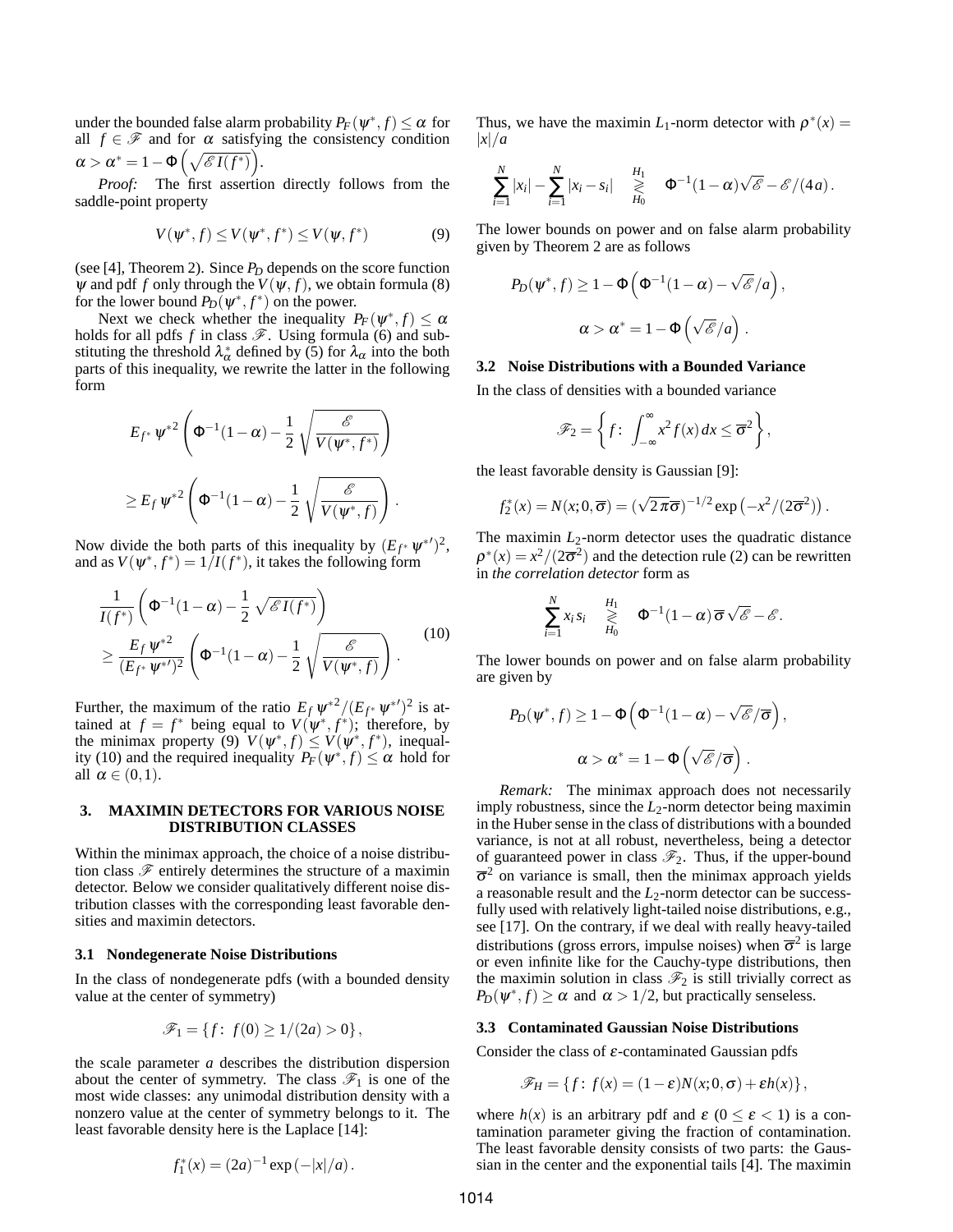

Table 1: The Minimum *SNR*<sup>∗</sup> Values Providing Consistency of Detection



Figure 1: The asymptotic power of the *L*<sub>1</sub>-norm, *L*<sub>2</sub>-norm, and Huber's maximin detectors in the Gaussian noise with density  $N(x; 0, \sigma)$ ;  $P_F = 0.01$ .

Huber's detector uses the piece-wise linear-quadratic distance function  $\rho^*(x) = x^2/(2\sigma^2)$  for  $|x| \leq k\sigma$  and  $\rho^*(x) =$  $k|x|/\sigma - k^2/2$  for  $|x| > k$ , where the dependence  $k = k(\varepsilon)$  is tabulated in [4]. The threshold  $\lambda_{\alpha}^{*}$  is given by (5)

$$
\lambda_{\alpha}^{*} = \Phi^{-1}(1-\alpha) \left( (1-\varepsilon) \left[ 2\Phi(k) - 1 \right] \frac{\mathscr{E}}{\sigma^2} \right)^{1/2}
$$

$$
- \frac{(1-\varepsilon) \left[ 2\Phi(k) - 1 \right]}{2} \frac{\mathscr{E}}{\sigma^2}.
$$

Here we present the numerical results for  $\varepsilon = 0.1$ : the lower bounds on power and on false alarm probability are as follows

$$
P_D(\psi^*, f) \ge 1 - \Phi\left(\Phi^{-1}(1-\alpha) - 0.819\sqrt{\mathscr{E}}/\sigma\right)
$$

$$
\alpha > \alpha^* = 1 - \Phi\left(0.819\sqrt{\mathscr{E}}/\sigma\right).
$$

## **4. PERFORMANCE EVALUATION**

Now we compare the asymptotic performance of the maximin detectors in the classes  $\mathscr{F}_1$ ,  $\mathscr{F}_2$ , and  $\mathscr{F}_H$  with respect to their lower bounds on the false alarm probability and power. In order to use for comparisons the conventional signal-noise ratio term (*SNR*), we take the corresponding least favorable distributions of the same (unit) variance: set  $a = 1/\sqrt{2}, \overline{\sigma}^2 = 1$  and  $\varepsilon = 0.1, \sigma^2(f_H^*) = 1$  for the classes  $\mathscr{F}_1$ ,  $\mathscr{F}_2$  and  $\mathscr{F}_H$ , respectively. Next, choose the false alarm



Figure 2: The asymptotic power of the  $L_1$ -norm,  $L_2$ -norm, and Huber's maximin detectors in the Cauchy contaminated Gaussian noise with density  $0.9N(x;0,\sigma) + 0.1/(\pi(1+x^2))$ ;  $P_F = 0.01$ . In this case,  $P_{D2} = 0.01$ .

probability  $\alpha = 0.01$ . For the corresponding lower bounds probability  $\alpha = 0.01$ . For the corresponding lower bounds<br>on false alarm probability, we have  $\alpha_1^* = 1 - \Phi\left(\sqrt{2 SNR}\right)$ ,  $\alpha_2^* = 1 - \Phi\left(\sqrt{SNR}\right)$  $\alpha_H^* = 1 - \Phi(0.798 \sqrt{SNR})$ , where  $SNR = \frac{\mathcal{E}}{\sigma^2(f)}$  is the customary signal-noise ratio. Then the lower bounds upon detection power are  $P_{D1}^* = 1 \Phi(2.3276 - \sqrt{2 \times SNR}), \ \ P_{D2}^* = 1 - \Phi(2.3276 - \sqrt{SNR}),$  $\Phi$ (2.3276 –  $\nabla$  2 × 3*NK*),  $T_{D2} = 1 - \Phi$ <br>and  $P_{DH}^* = 1 - \Phi$ (2.3276 – 0.798 $\sqrt{SNR}$ ).

The minimal values *SNR*<sup>∗</sup> providing consistency of detection when  $SNR > SNR^*$  are as follows:

$$
SNR^*(\alpha) = \left[\Phi^{-1}(1-\alpha)\right]^2 / I(f^*) .
$$

As in practice the class of contaminated Gaussian noise distributions is mostly required, Table 1 exhibits the *SNR*<sup>∗</sup> values versus the false alarm probability  $\alpha$  and the parameter of contamination ε.

Next we compare the asymptotic performance of the maximin detectors on the Gaussian distribution with density  $N(x;0,1)$  and the heavy-tailed Cauchy-contaminated Gaussian with density  $0.9N(x;0,1) + 0.1/(\pi(1+x^2))$ . The results are exhibited in Figs.  $1 - 2$ , where the power is computed for the *SNR* values sufficiently large to provide consistency of detection (see Table 1).

The *L*<sub>1</sub>-norm and Huber's detectors confirm their robust properties in heavy-tailed noise, Huber's being better than the *L*1-norm detector in the Gaussian noise. Naturally, the *L*2-norm is optimal in the Gaussian noise and catastrophically bad in the contaminated Gaussian noise ( $P_{D2} = \alpha$ ). Finally, Huber's detector can be regarded as a reasonable compromise between the  $L_1$ - and  $L_2$ -norm detectors.

The performance of the  $L_1$ -norm,  $L_2$ -norm and Huber's detectors was also studied by Monte Carlo technique on small samples  $(N = 20)$  and the obtained results were qualitatively similar to those on large samples.

#### **5. CONCLUSION**

Our main aim is to expose a new result on the application of Huber's minimax approach to robust detection in the particular case of the minimum distance Neyman-Pearson detectors.

,